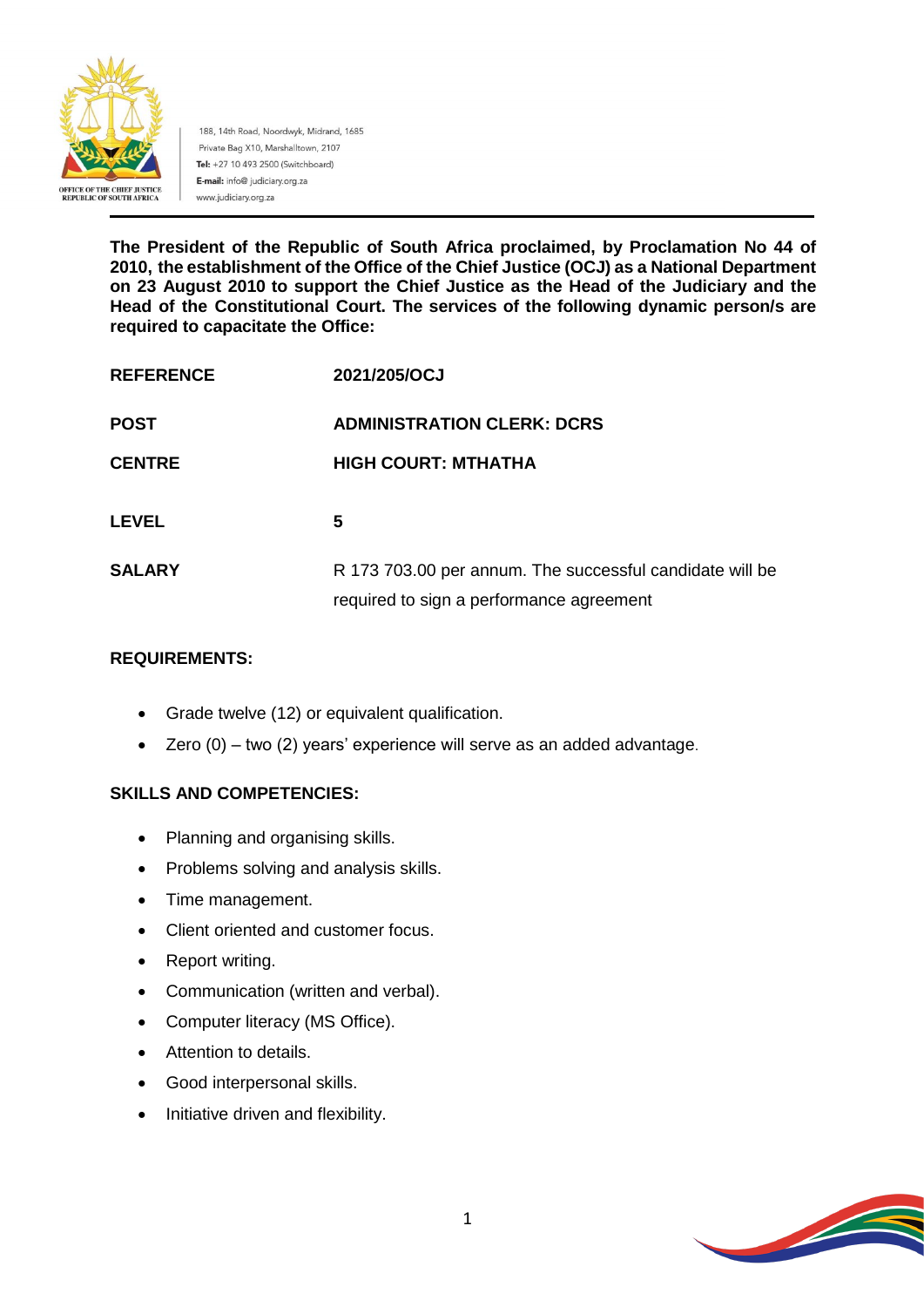### **KEY PERFORMANCE AREAS:**

- Prepare court before court proceedings, Accurate recording of cases in court/ court proceedings on CRT machines.
- Safekeeping of court documents & CDs.
- Downloading of court proceedings on CDs.
- Ensure proper filing is done.
- Compile statistics daily.
- Provide administrative support in circuit courts (eq completion of J49 to confirm court attendance of witnesses).
- Provide any other task allocated by the Supervisor/ Court Manager.

#### **ENQUIRIES Ms. N Biko, Tel No: (043) 726 8580**

**APPLICATIONS:** Quoting the relevant reference number, direct your application to: The Provincial Head, Office of the Chief Justice, Private Bag x 13012, Cambridge, 5206, East London or hand deliver applications to 59 Western Avenue, Sanlam Park Building, 2nd Floor, Vincent, 5242, East London

## **CLOSING DATE: 05 NOVEMBER 2021**

**NOTE:** Office of the Chief Justice is an equal opportunity employer. In the filling of these posts, the Employment Equity Plan of the Department will be taken into consideration and preference will be given to Women and Persons with Disabilities.

> All applications must be in a *NEW Z83* form, which can be downloaded on internet at [www.judiciary.org.za/](http://www.judiciary.org.za/) [www.dpsa.gov.za/dpsa2g/vacancies.asp](http://www.dpsa.gov.za/dpsa2g/vacancies.asp) or obtainable from any Public Service Department. Each application form must be fully completed, duly signed and initialed by the applicant. The application must indicate the correct job title, the office where the position is advertised and the reference number as stated in the advert. Failure to fully complete the form, sign and initial by the applicant will lead to disqualification of the application during the selection process. Received applications using the **old Z83** will not be considered. A recent comprehensive CV; contactable referees (telephone numbers and email addresses must be indicated); copies of qualifications and Identity Document and driver's

> > **September 2006**